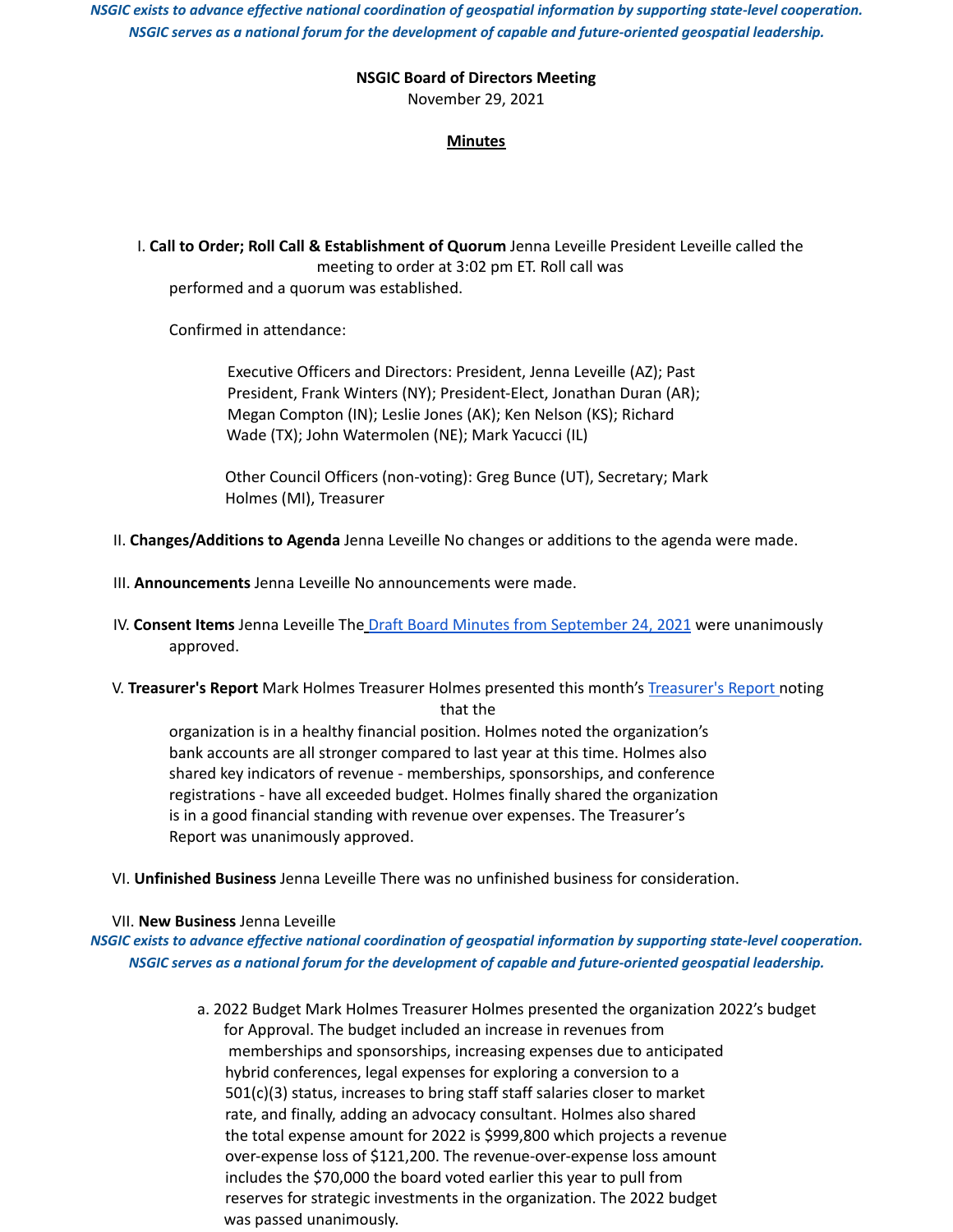- b. Appointment of Interim Executive Director Jenna Leveille President Leveille presented proposed action to hire Dan Ross as interim executive director in a contract position effective January 3, 2022. The position will last a period of 120 days in which Dan Ross will perform executive director duties as directed by the board. Compensation will be determined at a future date by the board. President Leveille called for a motion. President-Elect Duran so moved and Director Wade seconded the motion. There was no additional discussion. The motion for Dan Ross as interim executive director for NSGIC passed unanimously.
- c. Bank Account Signatories Jenna Leveille President Leveille presented proposed action to make Jonathan Duran, Mark Holmes, and Dan Ross signatories on all NSGIC accounts held at PNC and RBC effective Immediately; and for Molly Schar to be removed from the accounts as of January 1, 2022. President Leveille called for a motion. Past President Winters so moved and Director Compton seconded. There was no additional discussion. The motion to add Jonathan Duran, Mark Holmes, and Dan Ross as signatories passed unanimously.
- d. PEO Roles Jenna Leveille President Leveille presented proposed action to change the following

roles with Insperity as of January 1, 2022: the owner/CEO role from Molly Schar to Jonathan Duran, the payroll administrator role from Molly Schar to Dan Ross, and finally, on-site supervisor role from Molly Schar to Dan Ross. President Leveille called for a motion. Director Watermolen so moved and Director Jones seconded. The motion to change PEO roles passed unanimously.

VIII. **Confirm Upcoming Meeting Dates:** Jenna Leveille a. Board Meeting: Monday, January 31, 2022 3pm - ET